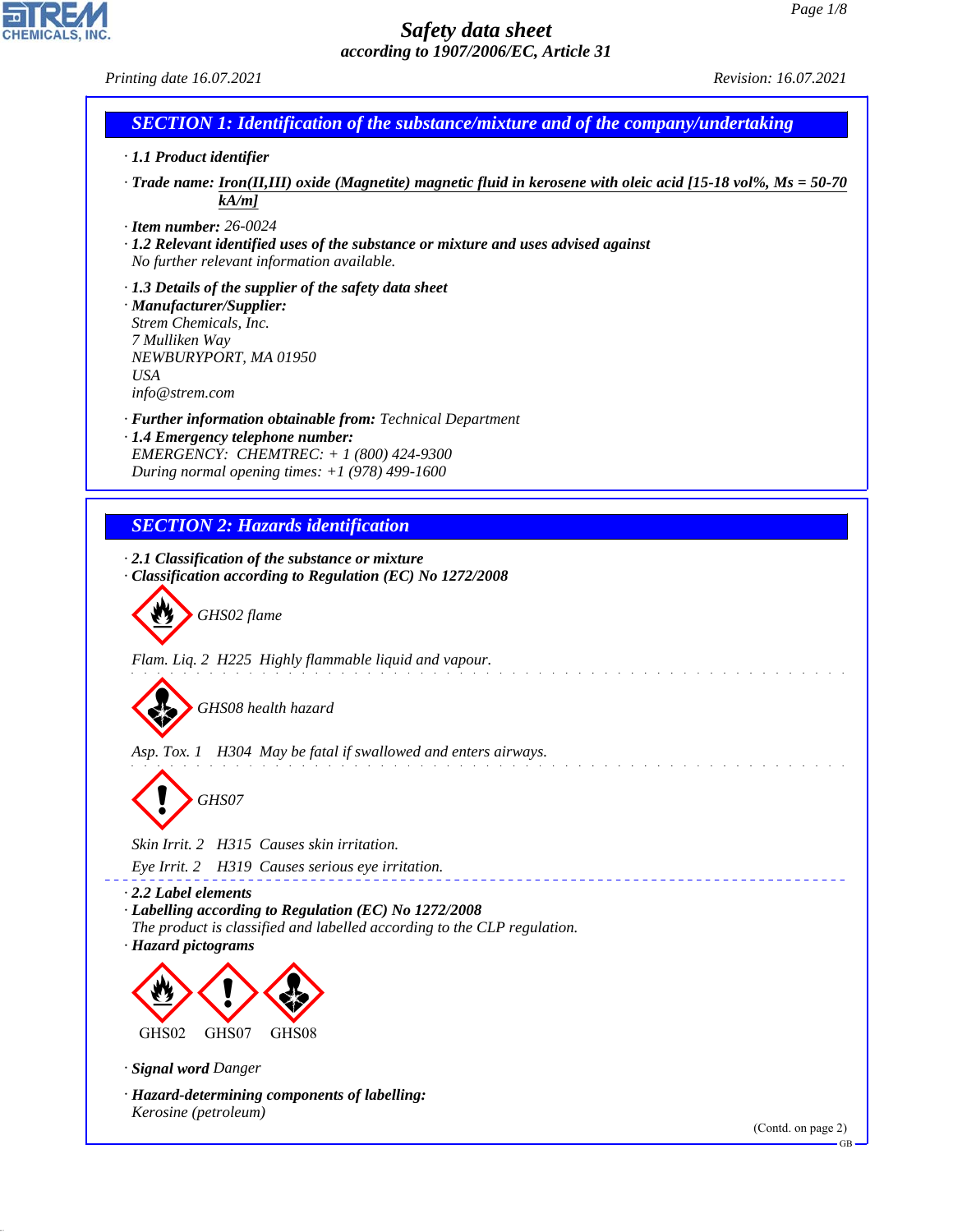*Printing date 16.07.2021 Revision: 16.07.2021*

**CHEMICALS, INC** 

| m                                   | Trade name: Iron(II,III) oxide (Magnetite) magnetic fluid in kerosene with oleic acid [15-18 vol%, $Ms = 50-70 kA$ /                               |
|-------------------------------------|----------------------------------------------------------------------------------------------------------------------------------------------------|
|                                     | (Contd. of page 1)                                                                                                                                 |
| · Hazard statements                 |                                                                                                                                                    |
|                                     | H225 Highly flammable liquid and vapour.                                                                                                           |
| H315 Causes skin irritation.        |                                                                                                                                                    |
|                                     | H319 Causes serious eye irritation.                                                                                                                |
|                                     | H304 May be fatal if swallowed and enters airways.                                                                                                 |
| · Precautionary statements          |                                                                                                                                                    |
| <i>P101</i>                         | If medical advice is needed, have product container or label at hand.                                                                              |
| <i>P102</i>                         | Keep out of reach of children.                                                                                                                     |
| <i>P103</i>                         | Read label before use.                                                                                                                             |
| <i>P210</i>                         | Keep away from heat, hot surfaces, sparks, open flames and other ignition sources. No<br>smoking.                                                  |
| P <sub>280</sub>                    | Wear protective gloves/protective clothing/eye protection/face protection.                                                                         |
| $P301 + P310$                       | IF SWALLOWED: Immediately call a POISON CENTER/doctor.                                                                                             |
|                                     | P305+P351+P338 IF IN EYES: Rinse cautiously with water for several minutes. Remove contact lenses, if<br>present and easy to do. Continue rinsing. |
| $P403 + P233$                       | Store in a well-ventilated place. Keep container tightly closed.                                                                                   |
| <i>P501</i>                         | Dispose of contents/container in accordance with local/regional/national/international<br>regulations.                                             |
| $\cdot$ 2.3 Other hazards           |                                                                                                                                                    |
|                                     | · Results of PBT and vPvB assessment                                                                                                               |
| $\cdot$ <b>PBT:</b> Not applicable. |                                                                                                                                                    |
| $\cdot$ vPvB: Not applicable.       |                                                                                                                                                    |

### *SECTION 3: Composition/information on ingredients*

*· 3.2 Chemical characterisation: Mixtures*

*· Description: Mixture of substances listed below with nonhazardous additions.*

| · Dangerous components:                                                                                  |                                                                                |       |
|----------------------------------------------------------------------------------------------------------|--------------------------------------------------------------------------------|-------|
| CAS: 8008-20-6                                                                                           | Kerosine (petroleum)                                                           | 64.0% |
|                                                                                                          | EINECS: 232-366-4 $\sqrt{\sqrt{3}}$ Asp. Tox. 1, H304                          |       |
| CAS: 112-80-1                                                                                            | $Oleic \; acid$                                                                | 18.0% |
|                                                                                                          | EINECS: 204-007-1 \ \ Skin Irrit. 2, H315; Eye Irrit. 2, H319; STOT SE 3, H335 |       |
| $\cdot$ <b>Additional information:</b> For the wording of the listed hazard phrases refer to section 16. |                                                                                |       |

## *SECTION 4: First aid measures*

- *· 4.1 Description of first aid measures*
- *· General information: Immediately remove any clothing soiled by the product.*
- *· After inhalation: In case of unconsciousness place patient stably in side position for transportation.*
- *· After skin contact: Immediately wash with water and soap and rinse thoroughly.*
- *· After eye contact:*

44.1.1

*Rinse opened eye for several minutes under running water. If symptoms persist, consult a doctor.*

- *· After swallowing: If symptoms persist consult doctor.*
- *· 4.2 Most important symptoms and effects, both acute and delayed No further relevant information available.*
- *· 4.3 Indication of any immediate medical attention and special treatment needed*
- *No further relevant information available.*

(Contd. on page 3)

GB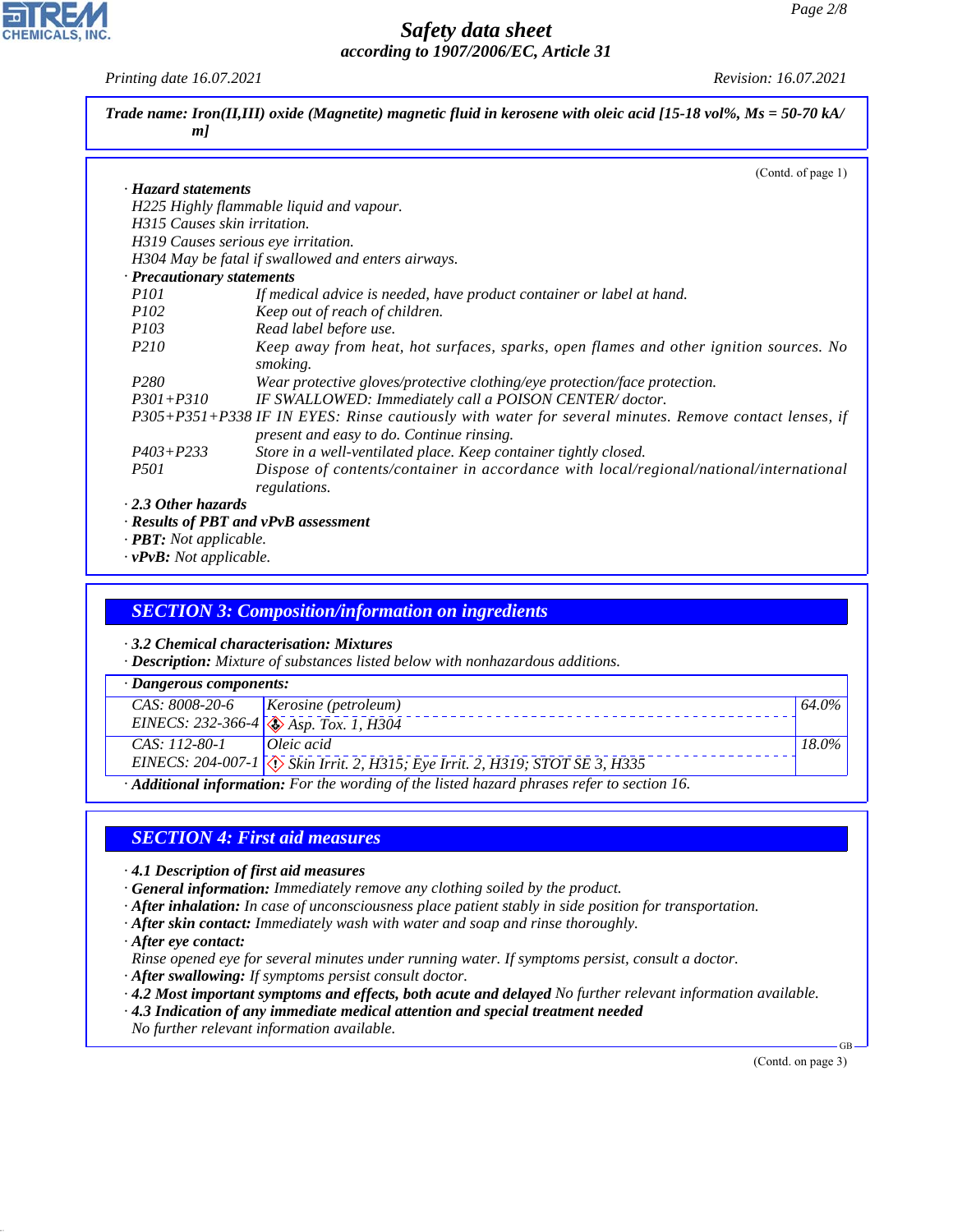*Printing date 16.07.2021 Revision: 16.07.2021*

*Trade name: Iron(II,III) oxide (Magnetite) magnetic fluid in kerosene with oleic acid [15-18 vol%, Ms = 50-70 kA/ m]*

(Contd. of page 2)

## *SECTION 5: Firefighting measures*

- *· 5.1 Extinguishing media*
- *· Suitable extinguishing agents:*
- *CO2, powder or water spray. Fight larger fires with water spray or alcohol resistant foam.*
- *· For safety reasons unsuitable extinguishing agents: Water with full jet*
- *· 5.2 Special hazards arising from the substance or mixture No further relevant information available.*
- *· 5.3 Advice for firefighters*
- *· Protective equipment: No special measures required.*

## *SECTION 6: Accidental release measures*

- *· 6.1 Personal precautions, protective equipment and emergency procedures Wear protective equipment. Keep unprotected persons away.*
- *· 6.2 Environmental precautions: Prevent seepage into sewage system, workpits and cellars.*
- *· 6.3 Methods and material for containment and cleaning up:*
- *Absorb with liquid-binding material (sand, diatomite, acid binders, universal binders, sawdust). Dispose contaminated material as waste according to item 13.*
- *Ensure adequate ventilation.*
- *· 6.4 Reference to other sections*
- *See Section 7 for information on safe handling.*
- *See Section 8 for information on personal protection equipment.*
- *See Section 13 for disposal information.*

## *SECTION 7: Handling and storage*

- *· 7.1 Precautions for safe handling No special precautions are necessary if used correctly.*
- *· Information about fire and explosion protection: Keep ignition sources away - Do not smoke.*
- *Protect against electrostatic charges.*
- *· 7.2 Conditions for safe storage, including any incompatibilities*
- *· Storage:*

44.1.1

- *· Requirements to be met by storerooms and receptacles: Store in a cool location.*
- *· Information about storage in one common storage facility: Not required.*
- *· Further information about storage conditions: Keep container tightly sealed.*
- *Store in cool, dry conditions in well sealed receptacles.*
- *· 7.3 Specific end use(s) No further relevant information available.*

## *SECTION 8: Exposure controls/personal protection*

*· Additional information about design of technical facilities: No further data; see item 7.*

- *· 8.1 Control parameters*
- *· Ingredients with limit values that require monitoring at the workplace:*
- *The product does not contain any relevant quantities of materials with critical values that have to be monitored at the workplace.*
- *· Additional information: The lists valid during the making were used as basis.*

(Contd. on page 4)

GB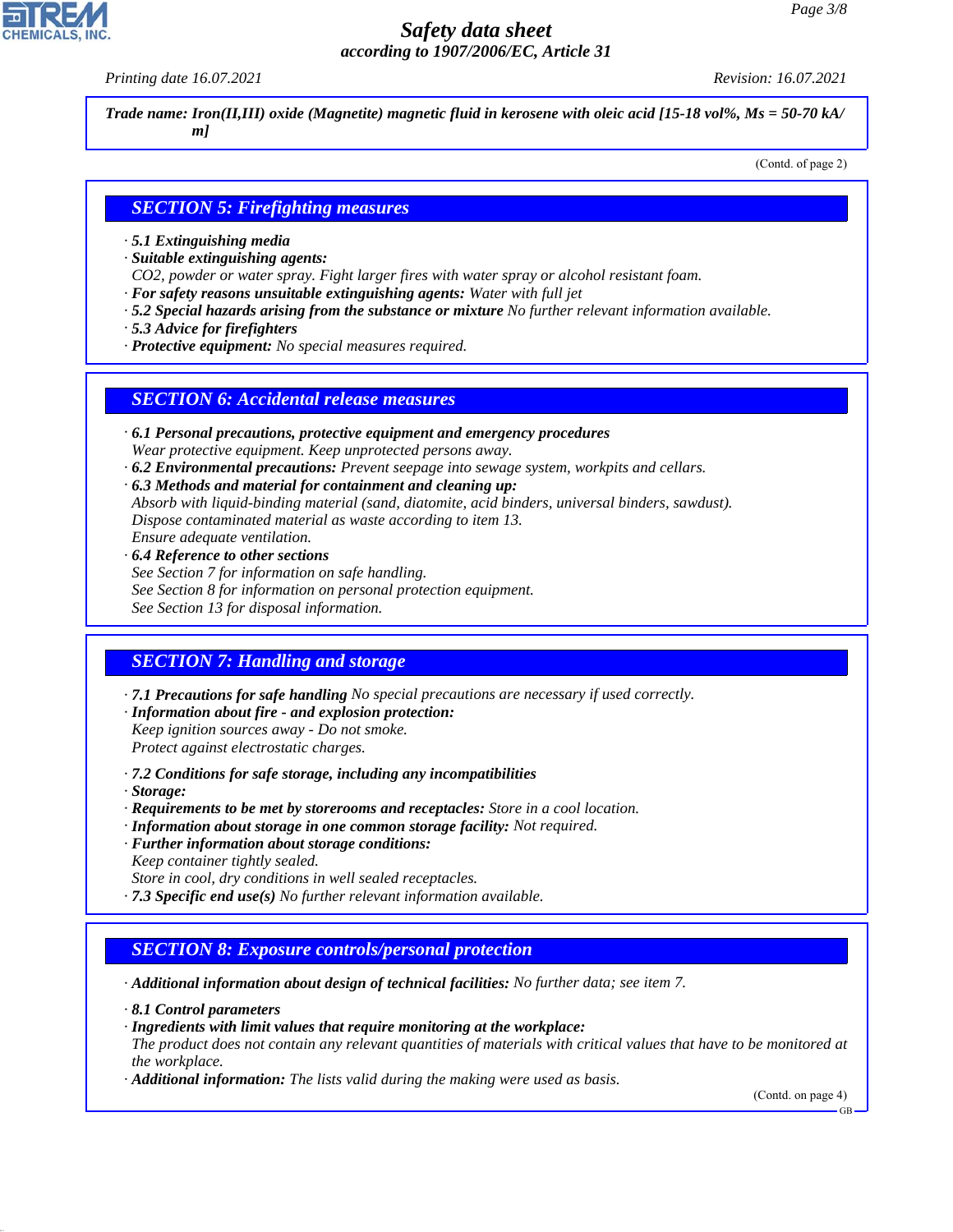*Printing date 16.07.2021 Revision: 16.07.2021*



- *· General protective and hygienic measures: Keep away from foodstuffs, beverages and feed. Immediately remove all soiled and contaminated clothing Wash hands before breaks and at the end of work. Avoid contact with the eyes and skin.*
- *· Respiratory protection: Not required.*
- *· Protection of hands:*



\_S*Protective gloves*

*The glove material has to be impermeable and resistant to the product/ the substance/ the preparation. Due to missing tests no recommendation to the glove material can be given for the product/ the preparation/ the chemical mixture.*

*Selection of the glove material on consideration of the penetration times, rates of diffusion and the degradation · Material of gloves*

*The selection of the suitable gloves does not only depend on the material, but also on further marks of quality and varies from manufacturer to manufacturer. As the product is a preparation of several substances, the resistance of the glove material can not be calculated in advance and has therefore to be checked prior to the application.*

*· Penetration time of glove material*

*The exact break through time has to be found out by the manufacturer of the protective gloves and has to be observed.*

*· Eye protection:*



44.1.1

\_R*Tightly sealed goggles*

| .9.1 Information on basic physical and chemical properties                                                             |                              |                               |
|------------------------------------------------------------------------------------------------------------------------|------------------------------|-------------------------------|
| <b>General Information</b><br>$\cdot$ Appearance:                                                                      |                              |                               |
| Form:                                                                                                                  | <i>Viscous</i>               |                               |
| Colour:                                                                                                                | <b>Black</b>                 |                               |
| $\cdot$ Odour:                                                                                                         | Petroleum-like               |                               |
| · Odour threshold:                                                                                                     | Not determined.              |                               |
| $\cdot$ pH-value:                                                                                                      | Not determined.              |                               |
| $\cdot$ Change in condition<br>Melting point/freezing point:<br>Initial boiling point and boiling range: Undetermined. | Undetermined.                |                               |
| $\cdot$ Flash point:                                                                                                   | 82 °C                        |                               |
| · Flammability (solid, gas):                                                                                           | Not determined.              |                               |
| · Ignition temperature:                                                                                                | 228 °C                       |                               |
| · Decomposition temperature:                                                                                           | Not determined.              |                               |
| $\cdot$ Auto-ignition temperature:                                                                                     | Product is not selfigniting. |                               |
| $\cdot$ Explosive properties:                                                                                          | Not determined.              |                               |
|                                                                                                                        |                              | (Contd. on page 5)<br>$-$ GR. |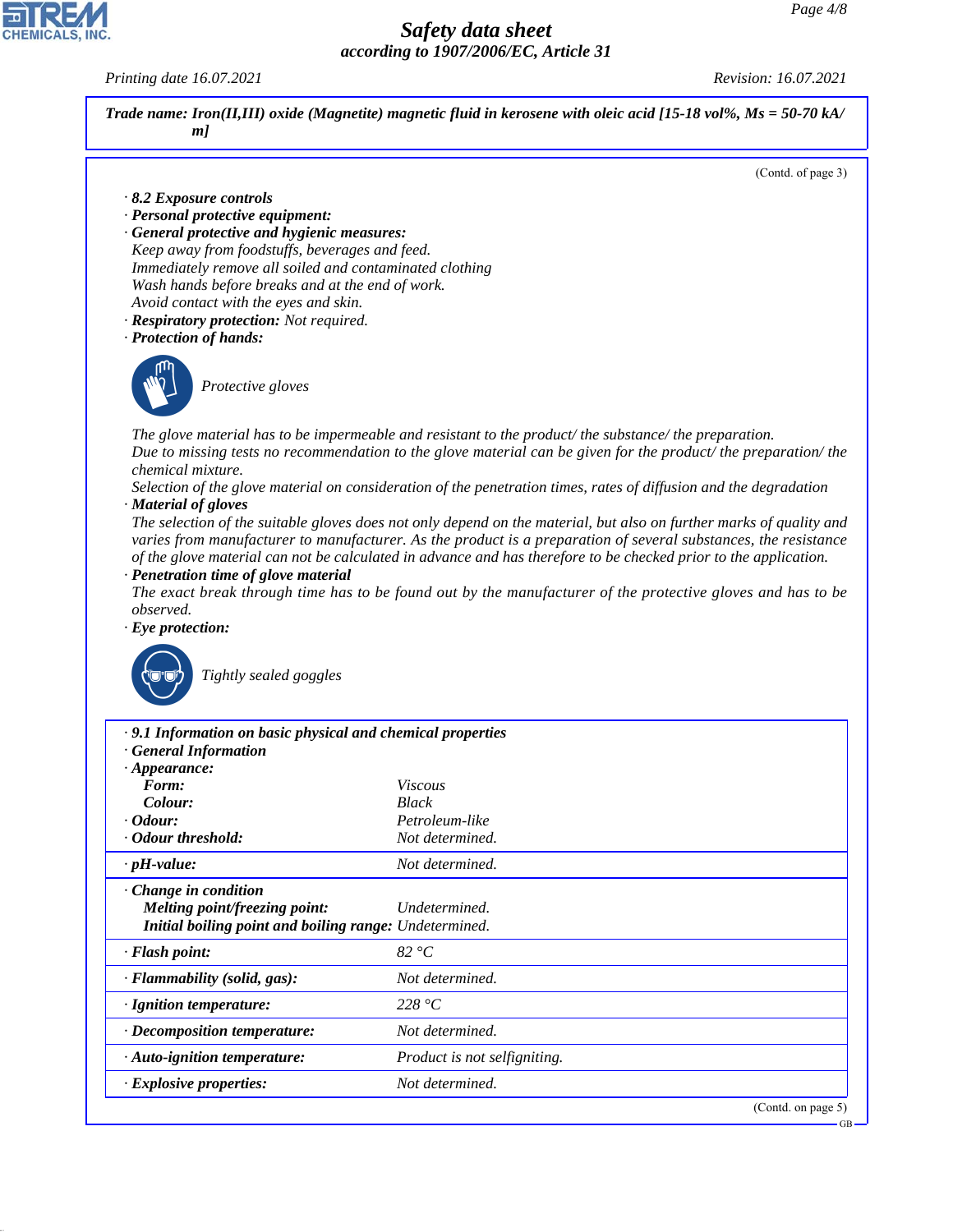*Printing date 16.07.2021 Revision: 16.07.2021*

| Trade name: Iron(II,III) oxide (Magnetite) magnetic fluid in kerosene with oleic acid [15-18 vol%, $Ms = 50-70$ kA/<br>m/ |                                            |  |
|---------------------------------------------------------------------------------------------------------------------------|--------------------------------------------|--|
|                                                                                                                           | (Contd. of page 4)                         |  |
| · Explosion limits:                                                                                                       |                                            |  |
| Lower:                                                                                                                    | $0.7$ Vol $\%$                             |  |
| <b>Upper:</b>                                                                                                             | 5.0 Vol %                                  |  |
| · Vapour pressure:                                                                                                        | Not determined.                            |  |
| $\cdot$ Density:                                                                                                          | Not determined.                            |  |
| · Relative density                                                                                                        | Not determined.                            |  |
| · Vapour density                                                                                                          | Not determined.                            |  |
| $\cdot$ Evaporation rate                                                                                                  | Not determined.                            |  |
| · Solubility in / Miscibility with                                                                                        |                                            |  |
| water:                                                                                                                    | Not miscible or difficult to mix.          |  |
| · Partition coefficient: n-octanol/water:                                                                                 | Not determined.                            |  |
| $\cdot$ Viscosity:                                                                                                        |                                            |  |
| Dynamic:                                                                                                                  | Not determined.                            |  |
| Kinematic:                                                                                                                | Not determined.                            |  |
| · Solvent content:                                                                                                        |                                            |  |
| Organic solvents:                                                                                                         | $0.0\%$                                    |  |
| $VOC$ (EC)                                                                                                                | $0.00\%$                                   |  |
| $\cdot$ 9.2 Other information                                                                                             | No further relevant information available. |  |

#### *SECTION 10: Stability and reactivity*

*· 10.1 Reactivity No further relevant information available.*

- *· 10.2 Chemical stability*
- *· Thermal decomposition / conditions to be avoided: No decomposition if used according to specifications.*
- *· 10.3 Possibility of hazardous reactions No dangerous reactions known.*
- *· 10.4 Conditions to avoid No further relevant information available.*
- *· 10.5 Incompatible materials: No further relevant information available.*
- *· 10.6 Hazardous decomposition products: No dangerous decomposition products known.*

#### *SECTION 11: Toxicological information*

- *· 11.1 Information on toxicological effects*
- *· Acute toxicity Based on available data, the classification criteria are not met.*
- *· Primary irritant effect:*

44.1.1

- *· Skin corrosion/irritation*
- *Causes skin irritation.*
- *· Serious eye damage/irritation*
- *Causes serious eye irritation.*
- *· Respiratory or skin sensitisation Based on available data, the classification criteria are not met.*
- *· CMR effects (carcinogenity, mutagenicity and toxicity for reproduction)*
- *· Germ cell mutagenicity Based on available data, the classification criteria are not met.*
- *· Carcinogenicity Based on available data, the classification criteria are not met.*
- *· Reproductive toxicity Based on available data, the classification criteria are not met.*
- *· STOT-single exposure Based on available data, the classification criteria are not met.*
- *· STOT-repeated exposure Based on available data, the classification criteria are not met.*

(Contd. on page 6)

GB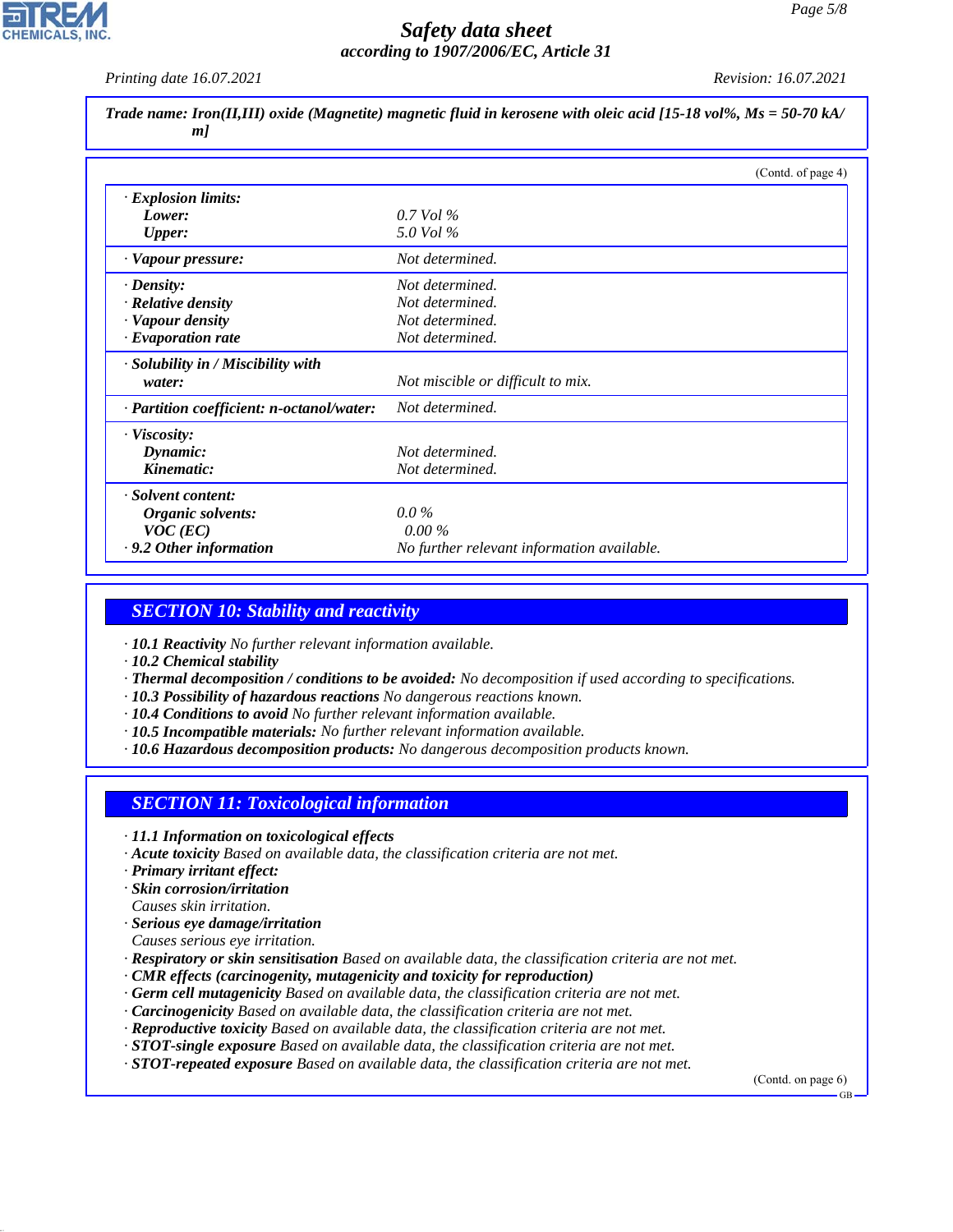*Printing date 16.07.2021 Revision: 16.07.2021*

**CHEMICALS, INC** 

(Contd. of page 5)

*Trade name: Iron(II,III) oxide (Magnetite) magnetic fluid in kerosene with oleic acid [15-18 vol%, Ms = 50-70 kA/ m]*

#### *· Aspiration hazard*

*May be fatal if swallowed and enters airways.*

## *SECTION 12: Ecological information*

#### *· 12.1 Toxicity*

- *· Aquatic toxicity: No further relevant information available.*
- *· 12.2 Persistence and degradability No further relevant information available.*
- *· 12.3 Bioaccumulative potential No further relevant information available.*
- *· 12.4 Mobility in soil No further relevant information available.*
- *· Additional ecological information:*
- *· General notes: Not known to be hazardous to water.*
- *· 12.5 Results of PBT and vPvB assessment*
- *· PBT: Not applicable.*
- *· vPvB: Not applicable.*
- *· 12.6 Other adverse effects No further relevant information available.*

## *SECTION 13: Disposal considerations*

#### *· 13.1 Waste treatment methods*

*· Recommendation*

44.1.1

*Must not be disposed together with household garbage. Do not allow product to reach sewage system.*

*· Uncleaned packaging:*

*· Recommendation: Disposal must be made according to official regulations.*

| <b>SECTION 14: Transport information</b>                      |                                                           |                    |
|---------------------------------------------------------------|-----------------------------------------------------------|--------------------|
| $\cdot$ 14.1 UN-Number<br>ADR, IMDG, IATA                     | UN1993                                                    |                    |
| · 14.2 UN proper shipping name<br>$\cdot$ ADR<br>· IMDG, IATA | 1993 FLAMMABLE LIQUID, N.O.S.<br>FLAMMABLE LIQUID, N.O.S. |                    |
| $\cdot$ 14.3 Transport hazard class(es)                       |                                                           |                    |
| ADR, IMDG, IATA                                               |                                                           |                    |
| · Class<br>· Label                                            | 3 Flammable liquids.<br>3                                 |                    |
| · 14.4 Packing group<br>ADR, IMDG, IATA                       | II                                                        |                    |
| · 14.5 Environmental hazards:                                 |                                                           |                    |
| $\cdot$ Marine pollutant:                                     | $N_{O}$                                                   |                    |
| $\cdot$ 14.6 Special precautions for user                     | Warning: Flammable liquids.                               |                    |
|                                                               |                                                           | (Contd. on page 7) |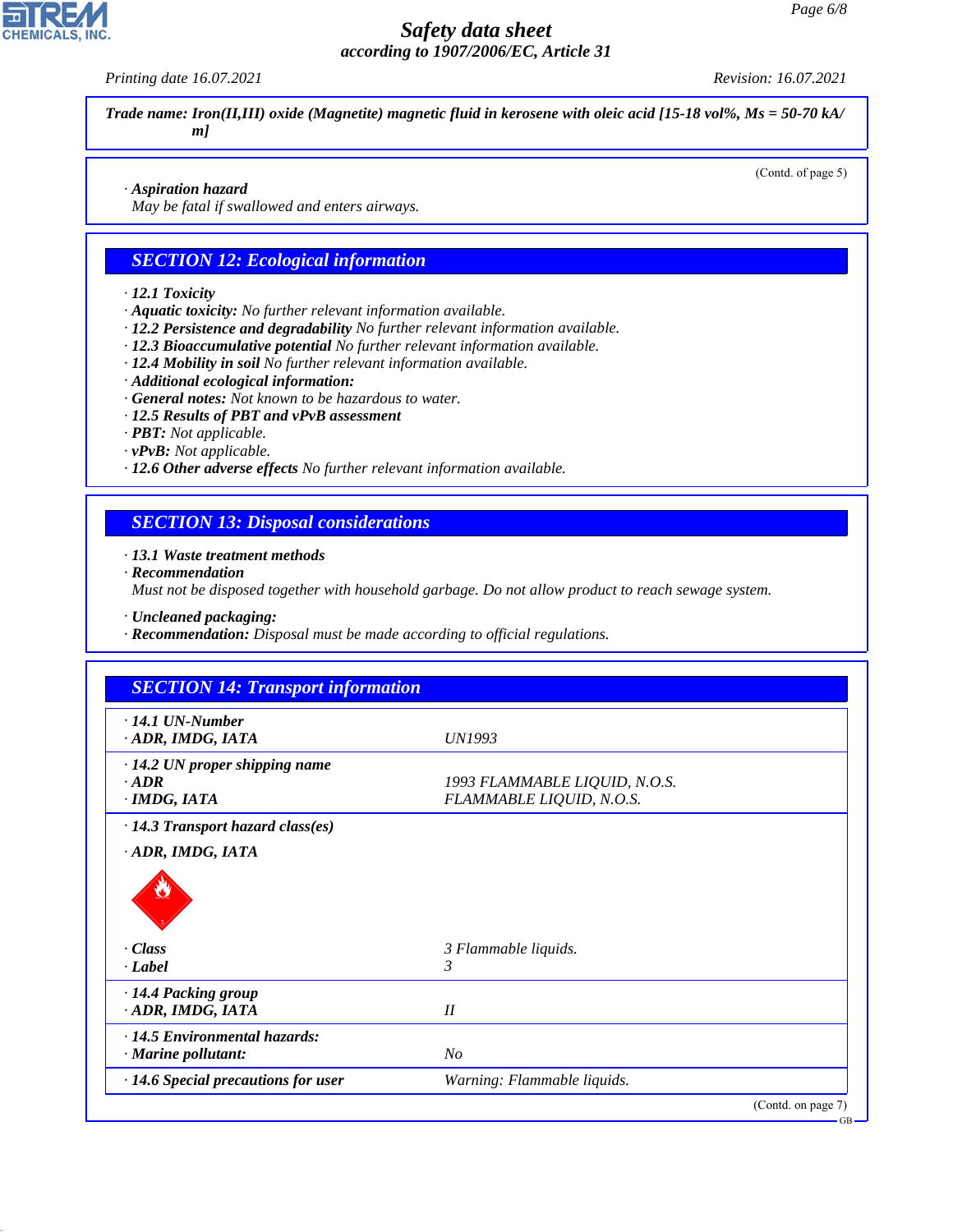*Printing date 16.07.2021 Revision: 16.07.2021*

|    | Trade name: Iron(II,III) oxide (Magnetite) magnetic fluid in kerosene with oleic acid [15-18 vol%, Ms = 50-70 kA/ |  |
|----|-------------------------------------------------------------------------------------------------------------------|--|
| ml |                                                                                                                   |  |

|                                                         | (Contd. of page 6)                               |
|---------------------------------------------------------|--------------------------------------------------|
| <b>EMS</b> Number:                                      | $F-E,S-E$                                        |
| · Stowage Category                                      | B                                                |
| $\cdot$ 14.7 Transport in bulk according to Annex II of |                                                  |
| <b>Marpol and the IBC Code</b>                          | Not applicable.                                  |
| · Transport/Additional information:                     |                                                  |
| $.$ ADR                                                 |                                                  |
| $\cdot$ Limited quantities (LQ)                         | II.                                              |
| $\cdot$ Excepted quantities (EQ)                        | Code: E2                                         |
|                                                         | Maximum net quantity per inner packaging: 30 ml  |
|                                                         | Maximum net quantity per outer packaging: 500 ml |
| $\cdot$ IMDG                                            |                                                  |
| Limited quantities (LO)                                 | II.                                              |
| $\cdot$ Excepted quantities (EQ)                        | Code: E2                                         |
|                                                         | Maximum net quantity per inner packaging: 30 ml  |
|                                                         | Maximum net quantity per outer packaging: 500 ml |
| · UN "Model Regulation":                                | UN 1993 FLAMMABLE LIQUID, N.O.S., 3, II          |

## *SECTION 15: Regulatory information*

*· 15.1 Safety, health and environmental regulations/legislation specific for the substance or mixture*

*· Directive 2012/18/EU*

*· Named dangerous substances - ANNEX I None of the ingredients is listed.*

- *· Seveso category P5c FLAMMABLE LIQUIDS*
- *· Qualifying quantity (tonnes) for the application of lower-tier requirements 5,000 t*
- *· Qualifying quantity (tonnes) for the application of upper-tier requirements 50,000 t*
- *· REGULATION (EC) No 1907/2006 ANNEX XVII Conditions of restriction: 3*
- *· 15.2 Chemical safety assessment: A Chemical Safety Assessment has not been carried out.*

## *SECTION 16: Other information*

*This information is based on our present knowledge. However, this shall not constitute a guarantee for any specific product features and shall not establish a legally valid contractual relationship.*

#### *· Relevant phrases*

44.1.1

*H304 May be fatal if swallowed and enters airways.*

*H315 Causes skin irritation.*

*H319 Causes serious eye irritation.*

*H335 May cause respiratory irritation.*

- *· Department issuing SDS: Technical Department.*
- *· Contact: Technical Director*

#### *· Abbreviations and acronyms:*

*ADR: Accord européen sur le transport des marchandises dangereuses par Route (European Agreement concerning the International Carriage of Dangerous Goods by Road)*

*IMDG: International Maritime Code for Dangerous Goods*

*IATA: International Air Transport Association*

*GHS: Globally Harmonised System of Classification and Labelling of Chemicals EINECS: European Inventory of Existing Commercial Chemical Substances*

- *ELINCS: European List of Notified Chemical Substances*
- *CAS: Chemical Abstracts Service (division of the American Chemical Society)*
- *VOC: Volatile Organic Compounds (USA, EU)*

(Contd. on page 8)

GB